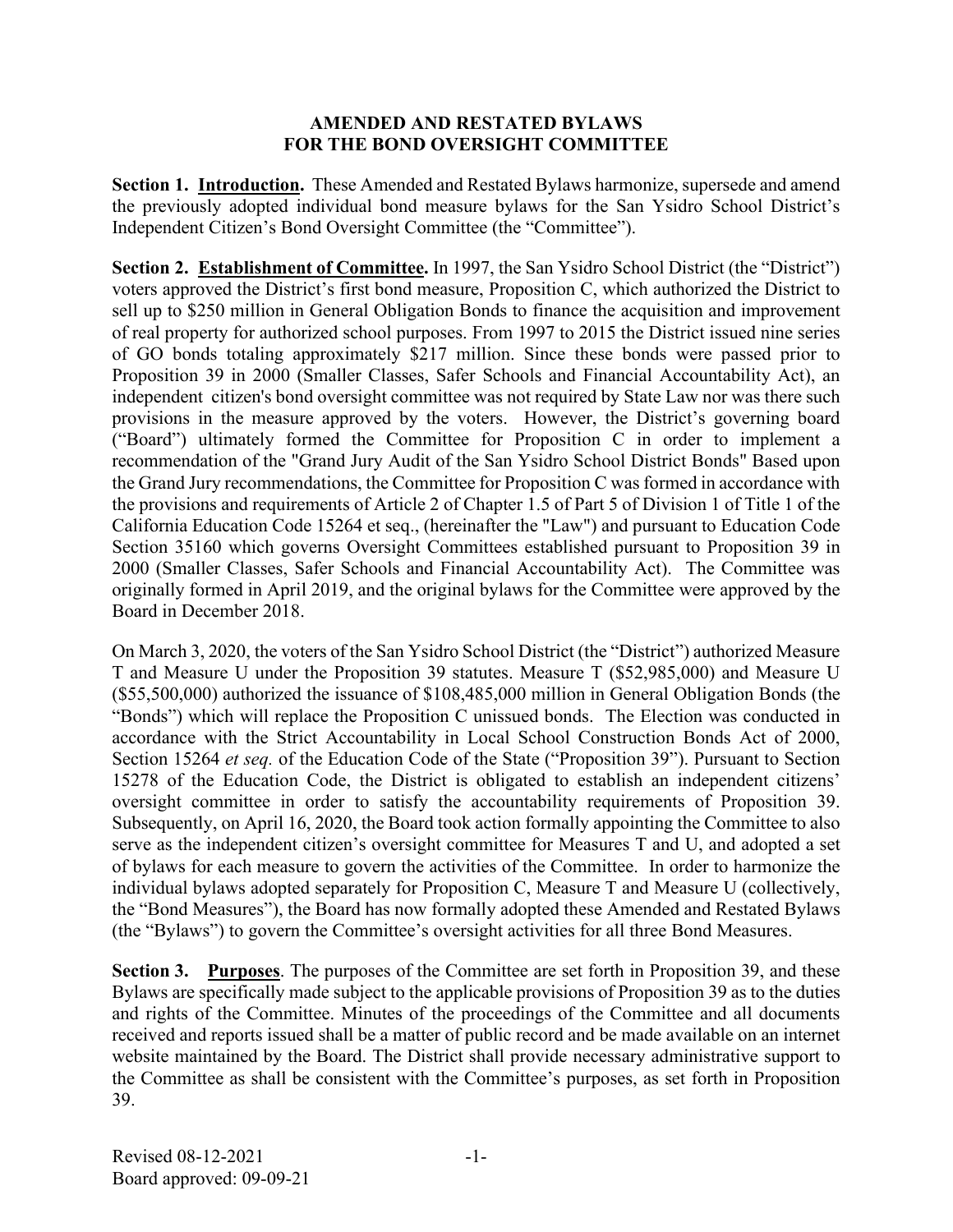The proceeds of general obligation bonds issued pursuant to the Election are hereinafter referred to as "bond proceeds." The Committee shall confine itself specifically to monitoring the expenditure of bond proceeds generated under the Bond Measures. Projects undertaken with monies generated from sources other than bond proceeds shall fall outside the scope of the Committee's review.

**Section 4. Duties.** To carry out its stated purposes, the Committee shall perform the duties set forth in Sections 4.1, 4.2 and 4.3 below and shall observe the limitations set forth in Sections 4.4 and 4.5 below.

4.1 Inform the Public. The Committee shall inform the public concerning the District's expenditure of bond proceeds. In fulfilling this duty, all official communications to either the Board or the public shall come from the Chair acting on behalf of the Committee. The Chair shall only release information that reflects the consensus view of the Committee.

4.2 Review Expenditures. The Committee shall review expenditure reports produced by the District to ensure that (a) bond proceeds were expended only for the purposes set forth in the Bond Measures; and (b) no bond proceeds were used for any teacher or administrative salaries or other operating expenses.

4.3 Annual Report. The Committee shall present to the Board, in public session, an annual written report which shall include the following:

(a) A statement indicating whether the District is in compliance with the requirements of Article XIIIA, Section 1(b)(3) of the California Constitution; and

(b) A summary of the Committee's proceedings and activities for the preceding

4.4 Duties of the Board and/or Superintendent. Either the Board or the Superintendent, as the Board shall determine, shall have the following powers reserved to it, and the Committee shall have no jurisdiction over the following types of activities:

(a) Approval of contracts,

- (b) Approval of change orders,
- (c) Expenditure of bond proceeds,
- (d) Handling of all legal matters,
- (e) Approval of project plans and schedules,
- (f) Approval of all deferred maintenance plans, and
- (g) Approval of the sale of bonds.

year.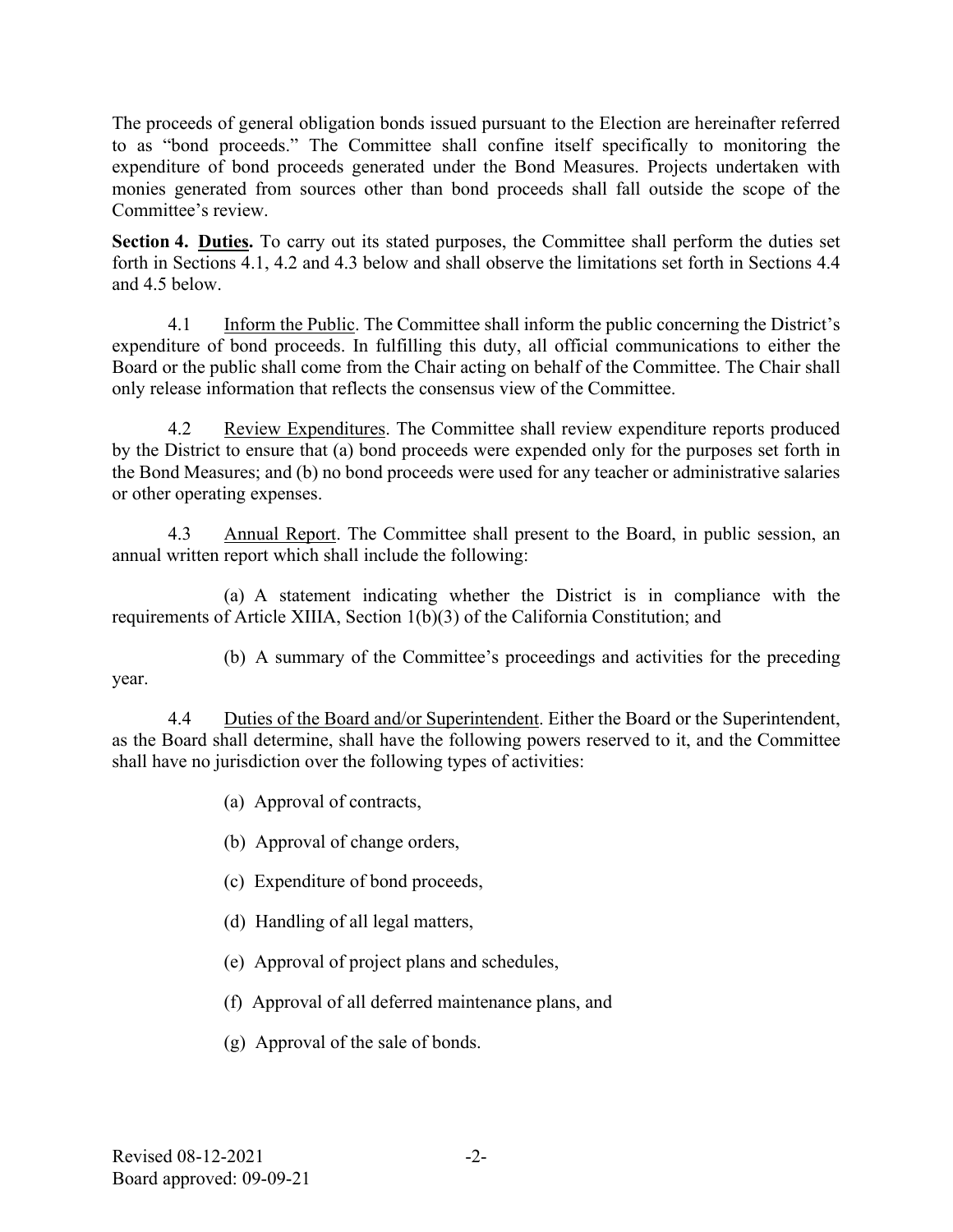4.5 Bond Measure Projects Only. In recognition of the fact that the Committee is charged with overseeing the expenditure of bond proceeds, the Board has not charged the Committee with responsibility for:

(a) Projects financed without bond proceeds either through the State of California, developer fees, tax increment revenues, certificates of participation, special taxes, lease/revenue bonds, the District general fund or other sources, which shall be outside the authority of the Committee.

(b) The establishment of priorities and order of construction for the projects to be funded with bond proceeds, which shall be made by the Board in its sole discretion.

(c) The selection of architects, engineers, soils engineers, construction managers, project managers, CEQA consultants and such other professional service firms as are required to complete the projects funded with bond proceeds which shall be based on criteria established by the Board in its sole discretion.

(d) The approval of the design for each project including exterior materials, paint color, interior finishes, site plan and construction methods (modular vs. permanent) which shall be determined by the Board in its sole discretion.

(e) The selection of independent audit firm(s), performance audit consultants and such other consultants as are necessary to support the activities of the Committee which shall be determined by the Board in its sole discretion and may be the audit firm that audits the District's financial statements.

(f) The approval of an annual budget for the Committee that is sufficient to carry out its activities which shall be determined by the Board in its sole discretion.

(g) The appointment or reappointment of qualified applicants to serve on the Committee, subject to legal limitations, which shall be based on criteria adopted in the Board's sole discretion as part of carrying out its function under Proposition 39.

**Section 5.** Authorized Activities.

5.1 In order to perform the duties set forth in Sections 4.1, 4.2 and 4.3 above, the Committee may engage in any of the activities authorized under Proposition 39 including the following:

(a) Receive and review copies of the District's annual independent performance audit and annual independent financial audit as required by Article XIIIA of the California Constitution.

(b) Inspect school facilities and grounds for which bond proceeds have been or will be expended, in accordance with any access procedure established by the District's Superintendent, in order to ensure that bond proceeds are expended in accordance with the requirements of Article XIIIA of the California Constitution.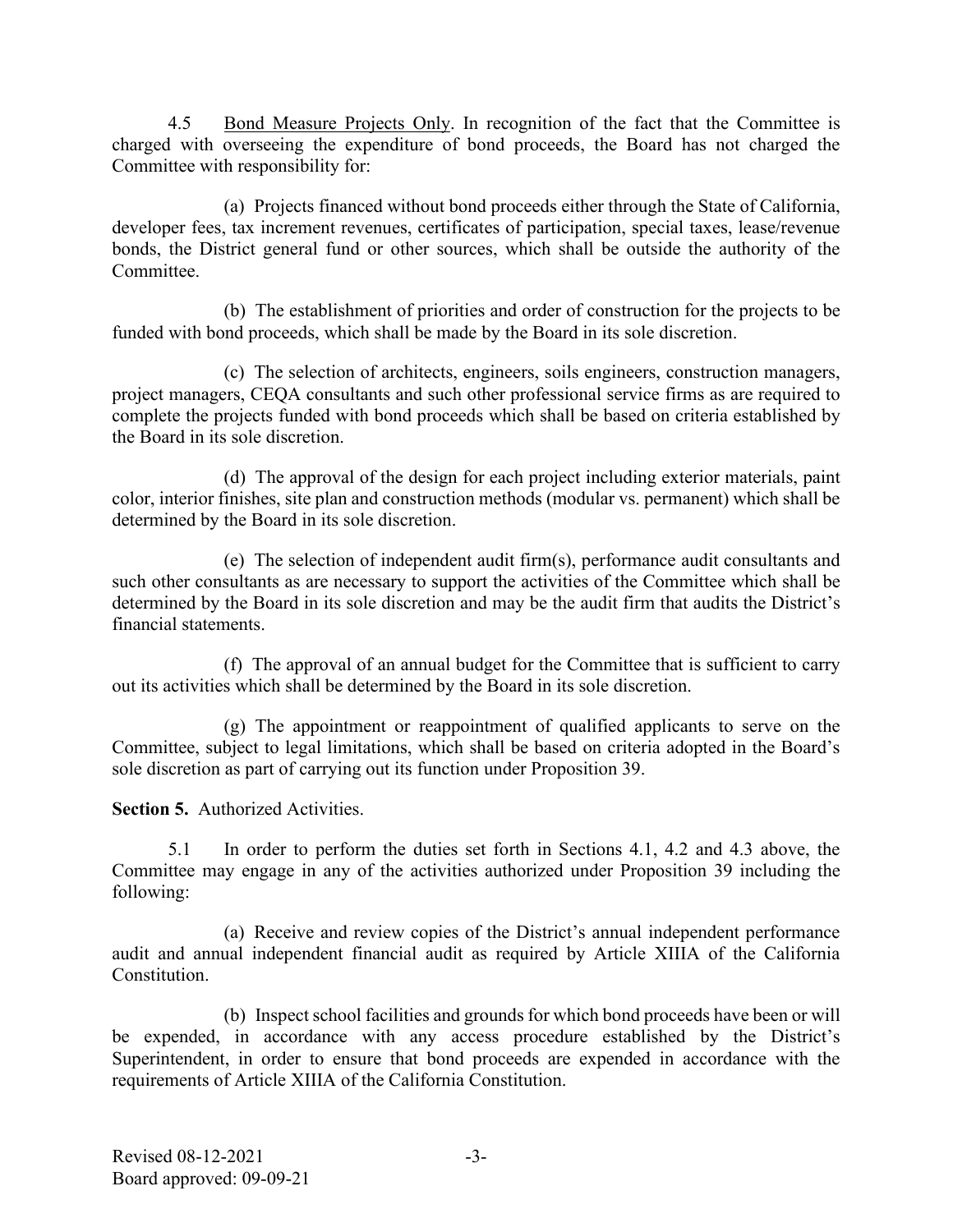(c) Receive and review copies of any deferred maintenance proposals or plans for facilities financed with bond proceeds.

(d) Review efforts by the District to maximize bond proceeds by implementing various cost-saving measures, including, but not limited to, those set forth in Section 15278(c)(5) of the Education Code.

### **Section 6. Membership.**

6.1 Number. The Committee shall consist of seven (7) members appointed by the Board in such manner as the Board determines, and based on criteria established by Proposition 39, which provides that:

- $\Box$  One (1) member shall be the parent or guardian of a child enrolled in the District.
- $\Box$  One (1) member shall be both a parent or guardian of a child enrolled in the District and active in a parent-teacher organization, such as the P.T.A. or a school site council.
- $\Box$  One (1) member shall be active in a business organization representing the business community located in the District.
- $\Box$  One (1) member shall be active in a senior citizens' organization.
- $\Box$  One (1) member shall be active in a bona-fide taxpayers association.
- $\Box$  Two (2) members shall be from the community at-large.
- 6.2 Qualification Standards.
	- (a) To be a qualified person, a Committee member must be at least 18 years of age.

(b) The Committee may not include any employee, official of the District or any vendor, contractor or consultant of the District.

6.3 Ethics: Conflicts of Interest. By accepting appointment to the Committee, each member agrees to comply with Articles 4 (commencing with Section 1090) and 4.7 (commencing with Section 1125) of Chapter 1 of Division 4 of Title 1 of the Government Code. Additionally, each member shall comply with the Committee Ethics Policy attached as "Attachment A" to these Bylaws.

6.4 Term. Each member shall serve a minimum term of two  $(2)$  years, calculated as commencing on the date of the adoption of these Amended and Restated Bylaws and subject to any future action by the Board to amend the length of the term of any individual Committee member. Upon the expiring term of a member, such member may be appointed for a new two (2) year term or a new member may be selected for a two (2) year term. No member may serve more than three (3) consecutive terms.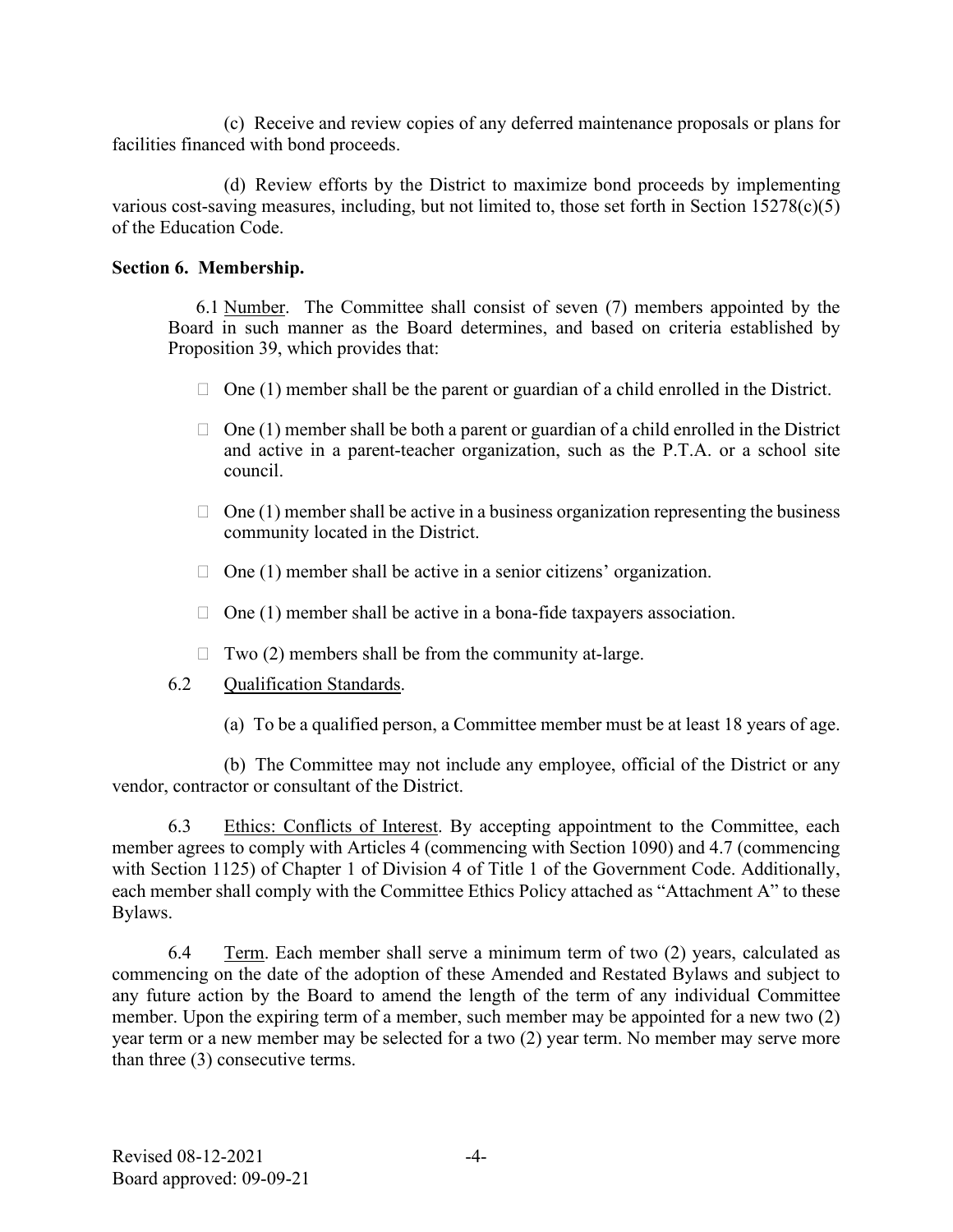6.5 Appointment. The initial members of the Committee shall be those members of the Proposition C Committee. With respect to any vacancies and future appointments, Members of the Committee shall be appointed by the Board through the following process: (a) appropriate local groups and community members will be solicited for applications; (b) the Superintendent will review the applications; (c) the Superintendent will make recommendations to the Board; and (d) the Board shall appoint the members of the Committee.

6.6 Removal; Vacancy. The Board may remove any Committee member for any reason, including failure to attend two consecutive Committee meetings without reasonable excuse or for failure to comply with the Committee Ethics Policy. Upon a member's removal, his or her seat shall be declared vacant. The Board, in accordance with the established appointment process, shall fill any vacancies on the Committee. Vacancies shall be filled within 90 days from the initial date of each such vacancy. Any person appointed to fill a vacancy shall serve for the remainder of the term of the member whose position is being filled.

7.7. Compensation. The Committee members shall not be compensated for their services.

7.8 Authority of Members. (a) Committee members shall not have the authority to direct staff of the District, (b) individual members of the Committee retain the right to address the Board, either on behalf of the Committee or as an individual, and (c) the Committee may only request copies of reports and documents which have been previously presented to the Board and which are a public record.

# **Section 7. Meetings of the Committee.**

7.1 Regular Meetings. The Committee shall meet at least once a year but no more frequently than quarterly unless requested by the Board to meet more often. This does not prohibit the Committee from holding a special meeting if needed.

7.2 Location. All meetings shall be held within the boundaries of the District except that Committee members may participate by teleconference as set forth in Section 7.3 below.

7.3 Procedures. All meetings shall be open to the public in accordance with the *Ralph M. Brown Act*, Government Code Section 54950 *et seq.* (the "Brown Act") and may be noticed and conducted in any manner that is consistent with the Brown Act, as modified by any emergency declaration of the Governor of the State of California or other authorized officer of the State, including by teleconference. A majority of the number of Committee members shall constitute a quorum for the transaction of any business of the Committee.

## **Section 8. District Support.**

8.1 The District shall provide to the Committee necessary technical and administrative assistance as follows:

(a) preparation of and posting of public notices as required by the *Ralph M*. *Brown Act*, ensuring that all notices to the public are provided in the same manner as notices regarding meetings of the District Board;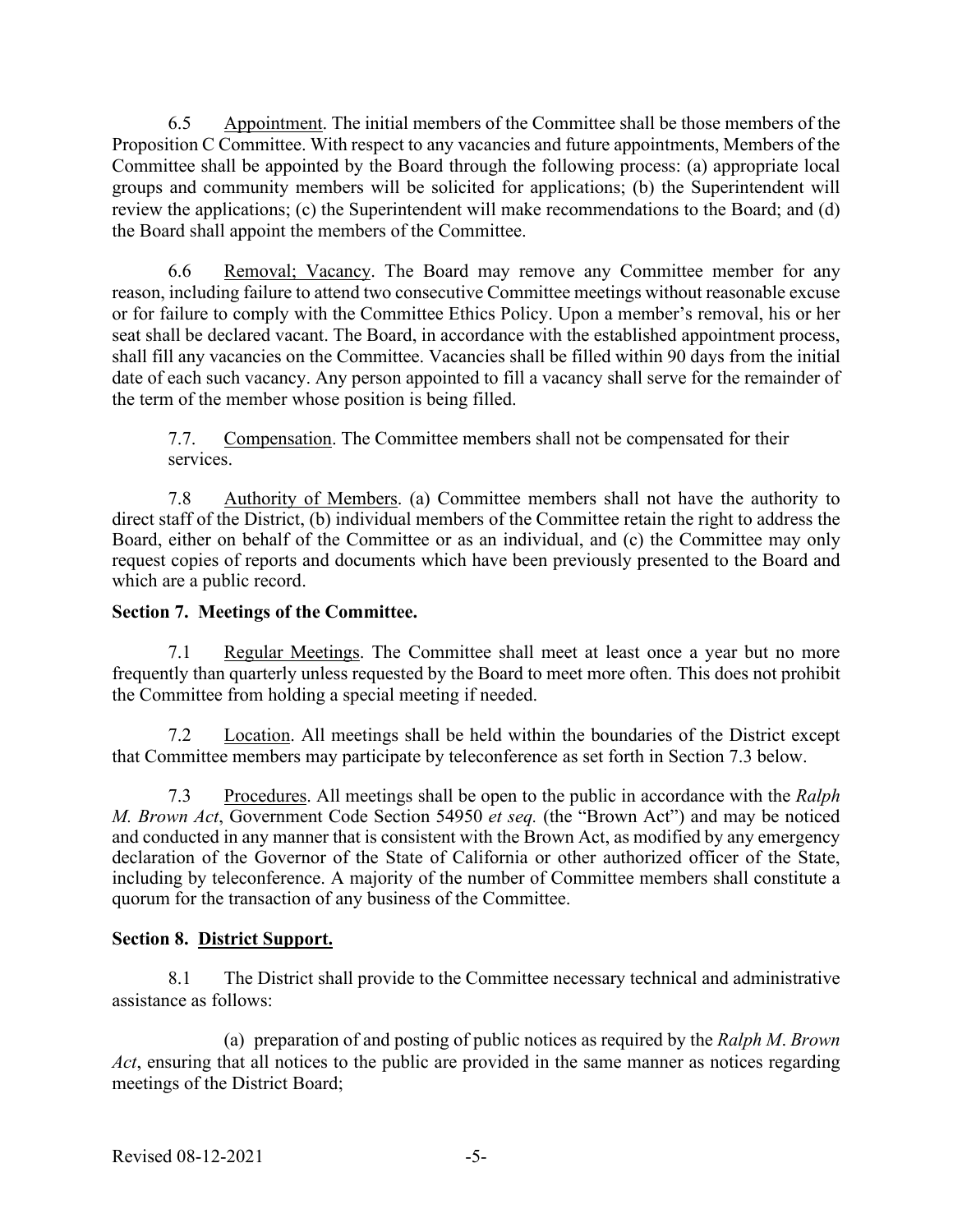(b) provision of a meeting room, including any necessary audio/visual equipment;

(c) preparation, translation and copies of any documentary meeting materials, such as agendas and reports; and

(d) retention of all Committee records, and providing public access to such records on an Internet website maintained by the District.

8.2 District staff and/or District consultants shall attend Committee proceedings in order to report on the status of projects and the expenditures of bond proceeds.

8.3 No bond proceeds shall be used to provide District support to the Committee.

**Section 9. Reports.** In addition to the Annual Report required in Section 4.3, the Committee may report to the Board from time to time in order to advise the Board on the activities of the Committee. The Annual Report shall be in writing and shall summarize the proceedings and activities conducted by the Committee.

**Section 10. Officers.** The Superintendent shall appoint the initial Chair to serve for an initial two (2) year term. The Committee shall elect an initial Vice-Chair. Thereafter, the Committee shall elect a Chair and a Vice-Chair who shall act as chair only when the Chair is absent.

**Section 11. Amendment of Bylaws.** Any amendment to these Bylaws shall be approved by a majority vote of the Board.

**Section 12. Termination.** The Committee shall automatically terminate and disband 180 days after all bond proceeds from the Bond Measures are spent.